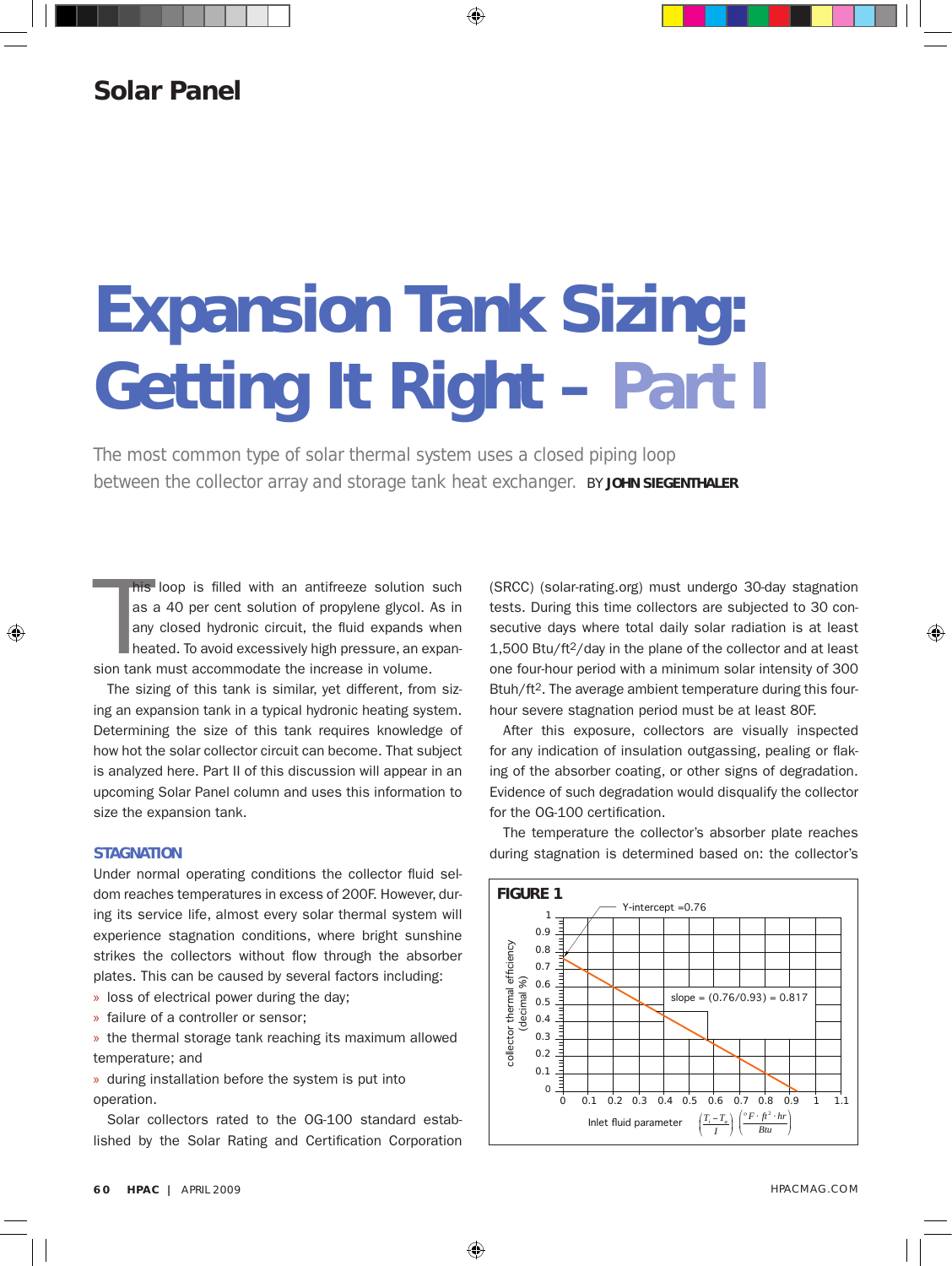## "This temperature probably surprises some of you. It is high enough to melt 50/50 tin/lead solder."

efficiency graph, assumptions about the solar intensity and ambient air temperature at stagnation conditions.

An example of a typical efficiency graph for a flat plate collector is shown in *Figure 1*.

Two numbers describe the straight line on this graph: the Y-intercept and the slope. For the collector represented in *Figure 1*, the Y-intercept is 0.76. The slope is the change in vertical distance divided by the change in horizontal distance. In *Figure 1,* this is 0.76 divided by 0.93, which equals 0.817.

The Y-intercept and slope numbers are determined by testing and are listed for many specific collectors at SRCC's web site.

During stagnation, there is no fluid flow to extract heat from the collector's absorber plate. The absorber plate's temperature will climb until the heat loss from the collector housing matches the rate of incoming solar energy. This temperature can be estimated using *Formula 1*.

#### Formula 1:

$$
T_{\text{stag}} = \left[ \frac{(Y - \text{intercept})}{(Slope)} \right] I + T_{\text{air}}
$$

Where:

 $T_{stag}$  = stagnation temperature of the absorber plate (F)  $I_{\text{stag}}$  = stagnation temperature of the absorber plate ( $r$ ,  $Y$  – *intercept* = value where the collector's efficiency line touches the vertical axis

*Slope* = numerical slope of the efficiency line (Btu/ºF/ft2/hr)

 $I =$  intensity of solar radiation striking the collector (Btu/hr/ft2)

 $T_{air}$  = ambient air temperature around the collector (F)

Here is an example: Assume it is a nice bright summer day, and a power outage occurs in the early afternoon. The solar radiation intensity is 1,000 watts per square metre,

which converts to 317 Btuh/ft<sup>2</sup>. The outdoor air temperature is 85F. Under these conditions the absorber plate in the collector represented by *Figure 1* (e.g. Y-intercept *<sup>=</sup>* (*<sup>Y</sup> – intercept*) an the collector represented by *rigule 1* (e.g. 1-intercept<br>= 0.76 and slope = 0.817) would reach a stagnation temperature of:

$$
T_{\text{stag}} = \left[ \frac{(Y - \text{intercept})}{(Slope)} \right] I + T_{\text{air}} = \left[ \frac{0.76}{0.817} \right] 317 + 85 = 380F
$$

This temperature probably surprises some of you. It is high enough to melt 50/50 tin/lead solder. It is also well above the temperature at which the fluid in the collector will remain a liquid.

As vapourization of the collector fluid begins, the remaining liquid in the collector gets pushed out into the rest of the piping circuit. A properly-sized expansion tank will accommodate this volume, as well as the expanded volume of the fluid that does not vapourize elsewhere in the loop, so that the pressure relief valve on the circuit does not open. The details of calculating the proper size expansion tank will be discussed in Part II. **HPAG** 



*John Siegenthaler, P.E. is the author of Modern Hydronic Heating. Visit hydronicpros.com for reference information and software to assist in hydronic system design. He can be reached at*

*siggy@dreamscape.com.*

See John Siegenthaler at the Foothills Conference and Trade Show. Be sure to stop by and visit HPaC at Booth 32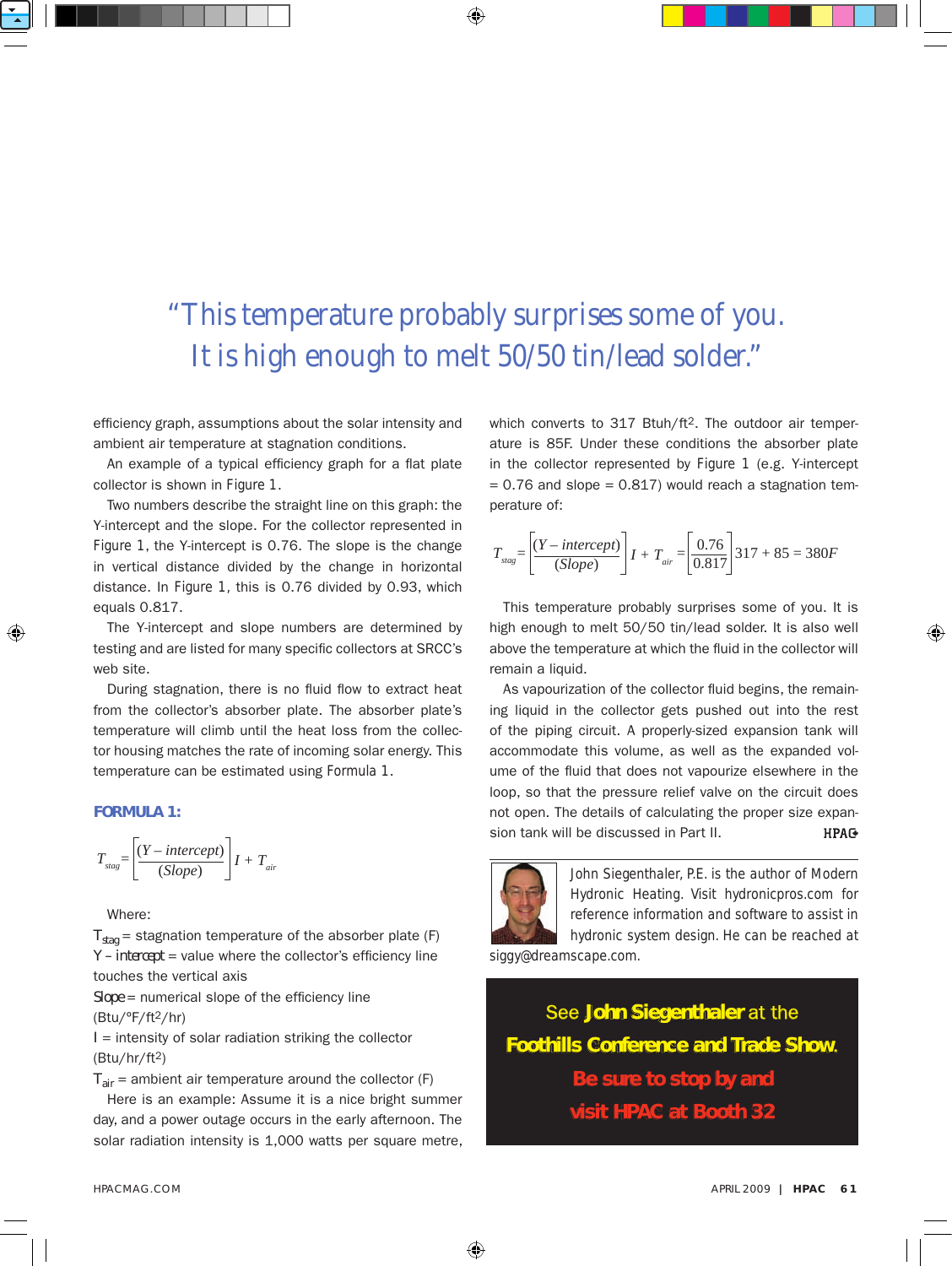## **Solar Panel**

## Expansion Tank Sizing for Solar Collector Circuits – *Part II*

In Part I (April 2009) we calculated the temperature that the absorber plate in a solar collector could reach under stagnation conditions. *BY* JOHN SIEGENTHaLER

In the temperature that the absorber plate reaches could exceed 350F. We need to deal with the ramifications of such a temperature. Specifically, we need to select a diaphragm-type expansion tank that prevents the sysf stagnation occurs on a hot/bright summer afternoon, the temperature that the absorber plate reaches could exceed 350F. We need to deal with the ramifications of such a temperature. Specifically, we need to select tem's pressure relief valve from opening under stagnation conditions.

#### WHEN BOILING OCCURS

*Figure 1* shows the relationship between absolute pressure and boiling point for a 40 per cent solution of propylene glycol. This is the fluid used in the collector circuit of many closed-loop solar thermal systems.

To maintain this solution as a liquid at a stagnation temperature of 350F would require an absolute pressure of about 118 psi (corresponding to a gauge pressure of about 103 psi) in the solar collectors. This is not practical and



may even violate some mechanical codes that require the pressure in the collector circuit to be no greater than the pressure of the domestic water.

We cannot count on pressurization to suppress boiling under maximum stagnation conditions, therefore there will be times when the fluid in the collector will vapourize. Under these conditions the liquid in the piping leading to and from the collector array could also be very hot.

To prevent the relief valve from opening under these conditions, the expansion tank must absorb both the fluid displaced by vapourization in the collectors, as well as the expanding volume of the remaining liquid in the circuit.

#### SELECTING THE PRV

Before calculating the volume of the expansion tank it is necessary to know the rated opening pressure of the system's pressure relief valve.

Start by checking local codes to see if they mandate a maximum pressure relief valve setting in solar thermal systems. If this is the case, the code mandated rating is obviously the benchmark.

If there are no code restrictions on the rating of the collector circuit pressure relief valve, I suggest it be determined by assuming a cold fill static pressure of 25 psi at the top of the collector array, and calculating the corresponding pressure at the relief valve location. Then, pick a relief valve setting 15 to 20 psi above this pressure.

Use *Formula 1* to determine the static pressure at the relief valve location. See *Figure 2* for the corresponding terms and dimensions.

#### FORmULa 1:

$$
P_{\text{QPRV}} = P_{\text{Qtop}} + \left(\frac{64.9}{144}\right)H
$$

#### Where:

 $P_{@PRV}$  = static cold fill pressure at pressure relief valve<br>location (psi) location (psi)

continued on page 24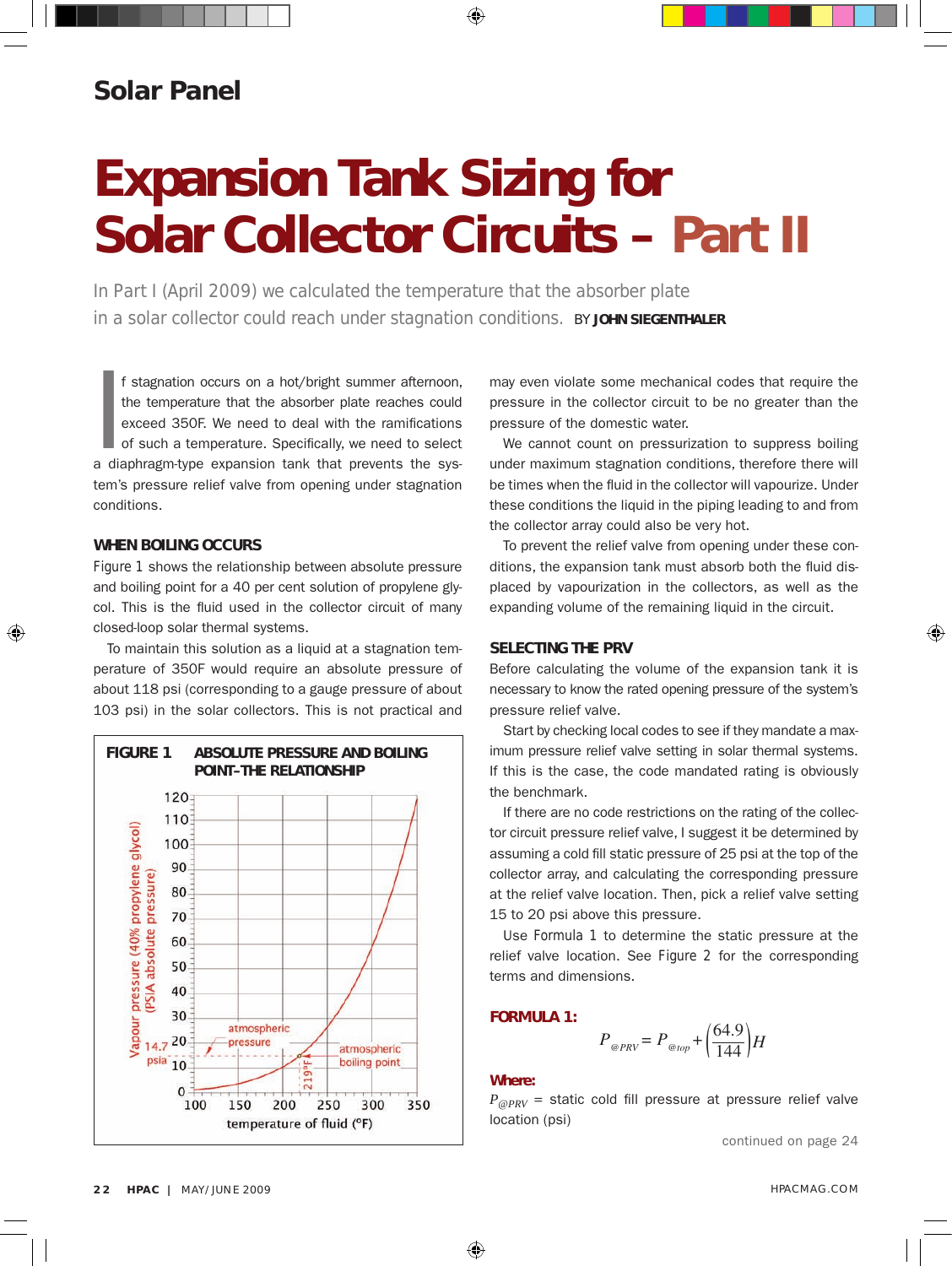$P_{@ton}$  = static cold fill pressure at top of collector array (psi)

 $H =$  vertical distance from pressure relief valve to top of collectors (feet)

64.9 = density of 40 per cent propylene glycol solution at 50F 144 = units conversion factor

For example, assume 25 psi static cold fill pressurization at the top of the array, and 20 feet of vertical distance from the top of the array down to the relief valve location. The static pressure at the relief valve location would be: static pressure at the relief valve location would be:

$$
P_{\text{QPRV}} = P_{\text{Qtop}} + \left(\frac{64.9}{144}\right)H = 25 + \left(\frac{64.9}{144}\right)20 = 34 \text{ psi}
$$

Based on this, select a relief valve rated at 50 psi.<br>Here Fermals 2 to determine the present at the th

*Pased* on this, select a refler valve rated at 50 psi.<br>Use *Formula* 2 to determine the pressure at the top *P@top= PPRVrated* stagnation. <sup>144</sup> *–* ( ( 64.9 of the collector array just as the selected pressure relief valve is about to open—a condition we want to avoid at



#### FORmULa 2:

$$
P_{\text{@top}} = P_{\text{PRVrated}} - \left(\frac{64.9}{144}\right)H
$$

#### Where:

 $P_{@top}$  = pressure at top of collector array as relief valve<br>reaches rated opening pressure (psi) *e*<br>
reaches rated opening pressure (psi)<br> *P*<sub>PRV</sub> *P* - rating of pressure relief values

 $P_{PRVrated}$  = rating of pressure relief valve (psi)

*H* = vertical distance from pressure relief valve to top of collectors (feet) *P@PRV= P@top*

collectors (feet)<br>64.9 = density of 40 per cent propylene glycol solution at<br>50F 50F

144 = units conversion factor 64.9 <sup>144</sup> *–* ( ( *P@top= PPRVrated*

In our example this would be:

$$
P_{\text{0top}} = P_{\text{PRVrated}} - \left(\frac{64.9}{144}\right)H = 50 - \left(\frac{64.9}{144}\right)20 = 41 \text{ psi}
$$

The gauge pressure of 41 psi corresponds to an absolute<br>pressure of 41+14.7 = 55.7 psi at the top of the collectors. The gauge pressure of 41 psi corresponds to an absolute cent propylene glycol solution in the collectors, as a liquid,<br>to a temperature of about 297F. This is definitely higher cent propylene giycol solution in the collectors, as a liquid,<br>to a temperature of about 297F. This is definitely higher enough to prevent vapour formation under summer stagna-<br>tion conditions. According to *Figure 1*,this pressure would maintain the 40 per than the fluid would see in normal operation, but not high tion conditions.

#### SIZING THE TANK

*i* **particular** tion, we need to size the expansion tank to accommodate this expansion. **ZING THE TANK**<br>Since the collector fluid will likely vapourize during stagnathis expansion. is expansion.<br>**Step 1**: Calculate the volume the expansion tank must

absorb at stagnation using *Formula 3*. This assumes vapour<br>will form in the collector during stagnation and that the liquid absorb at stagnation using *Formula 3*. This assumes vapour<br>will form in the collector during stagnation and that the liquid remperature in the remainder of the system will reach 200F<br>temperature in the remainder of the system will reach 200F above the temperature at which the system was filled. The latter is a conservatively safe assumption. 64.9 <sup>144</sup> *–* ( ( 64.9

#### **FORMULA 3:**

$$
V_a = 1.1[(V_c + V_p) 0.08 + V_c]
$$

#### Where:

 $V_a$  = expansion volume to be accommodated (gallons).

 $V_a$  = expansion volume to be accommodate<br> $V_c$  = total volume of collector array (gallons)

*Vt = Va* collectors (gallons) *PRV – Pstatic* ( (  $V_p$  = total volume of collector piping other than

continued on page 26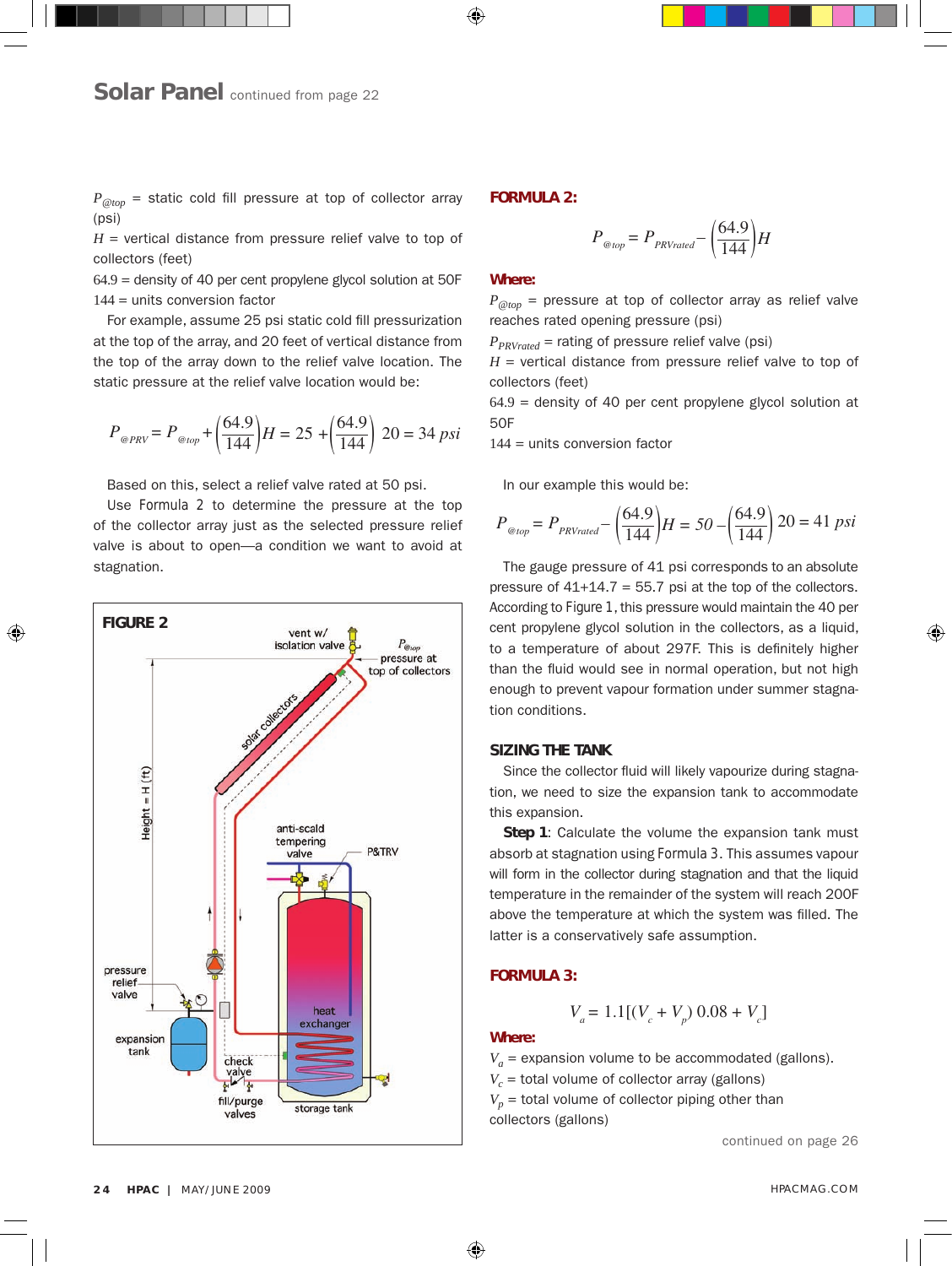$0.08$  = expansion factor for 40 per cent propylene glycol solution for 200F temperature rise

 $1.1 = 10$  per cent added safety factor to allow for system volume estimates

Collector fluid volume is usually listed in manufacturer's specifications, as is the volume of the tank's internal heat exchanger. The volume of copper collector piping can be estimated using data from *Figure 3*. If other types of tubing are used for the collector circuit, obtain volume data from the manufacturer.

| <b>FIGURE 3 COPPER COLLECTOR PIPING</b> |              |
|-----------------------------------------|--------------|
| Tube type/size                          | Gallons/foot |
| 3/8" type M copper:                     | 0.008272     |
| $1/2"$ type M copper:                   | 0.0132       |
| 3/4" type M copper:                     | 0.0269       |
| 1" type M copper:                       | 0.0454       |
| 1.25" type M copper:                    | 0.068        |
| 1.5" type M copper:                     | 0.095        |
| 2" type M copper:                       | 0.165        |
| 2.5" type M copper:                     | 0.2543       |
| 3"<br>type M copper:                    | 0.3630       |

Step 2: Calculate the cold fill static pressure at the<br>**Pation of the pressure relief valve**. This is the pressure location of the pressure relief valve. This is the pressure caused by the weight of fluid in the collector circuit above the pressure relief valve location, plus the static pressure<br>maintained at the top of the system. It can be calculated are pressure rener vaive location, plus the static pressure<br>maintained at the top of the system. It can be calculated using *Formula 4*.

#### FORmULa 4:

$$
P_{static} = P_{\text{otop}} + \left(\frac{64.9}{144}\right)H
$$

#### Where:

] = 1.1 [(6 + 7.95) 0.08 + 6] = 7.83 *gallons P<sub>static\*</sub>=* static pressure at the relief valve location (psi)<br>*P<sub>static</sub>\*=* static pressure at the relief valve location (psi)  $H =$  height of collector circuit above location of pressure relief valve (feet)

тепет varve (reet*)*<br>64.9 = density of 40 per cent propylene glycol solution at 50F 144 = units conversion factor

144 *<sup>+</sup>*( ( 64.9 ( 144 ( *<sup>H</sup> <sup>=</sup> <sup>25</sup> <sup>+</sup> \*Note: The air chamber in the diaphragm expansion tank must be pressur-*47*\** + 14.7 *ized to this calculated static pressure before fluid is added to the collector*  $P_{\text{static}}$  pressure before fiuld is added to the collector<br>the diaphragm is fully expanded against the tank shell<br>ns to warm *circuit. This ensures the diaphragm is fully expanded against the tank shell before the fluid begins to warm.*

**Step 3**: Calculate the minimum required expansion tank volume using *Formula 5*, which is derived from Boyle's law.

#### FORmULa 5:

$$
V_t = V_a \left( \frac{P_{RV} + 14.7}{P_{RV} - P_{static}} \right)
$$

#### Where:

 $V_T$  = minimum required expansion tank volume (gallons)  $\stackrel{\text{(gallons)}}{P}_{static} = \text{cold fill static pressure at the relief valve location}$  $V_a$  = expansion volume to be accommodated (from Step 1) (gallons)

(from Step 2) (psi)

 $P_{RV}$  = maximum allowed pressure at the relief valve loca-<br>*Price (poid)* Pessamended valve is pressure relief valve ret  $P_{RV}$  = maximum allowed pressure at the relief valve location (psig). Recommended value is pressure relief valve rating minus three psi. This allows for a slight safety factor against relief valve "dribbling" as the pressure approaches the valve's rating.

Here is a final example that pulls this all together. Assume a residential solar water heating system has the following components:

Four collectors, each having a volume of 1.5 gallons »

A *F bur collectors, each having a volume of 1.5 gallons*<br>
2630 **burned by Total of 120 feet of one-inch copper tubing between** heat exchanger and collector array

- » Heat exchanger volume = 2.5 gallons
- **Property of top of collector array above relief valve = 20 feet**<br>• Property relief valve rating = 50 psi
- » Pressure relief valve rating = 50 psi

20 = 41 *psi* propylene glycol *P@PRV= P@top P@PRV= P@top* <sup>144</sup> *<sup>+</sup>*( ( » Collector circuit fluid = 40 per cent solution of<br>propylene glycol

Determine the minimum size of a diaphragm-type expansion tank for the system such that the relief valve does not open under stagnation conditions. The cold fill pressure at the top of the system is 25 psi.<br>———————————————————— *P@top= PPRVrated P@top= PPRVrated*

#### Solution:

*x*<br>The total collector array volume is 4 x 1.5 = 6 gallons The total piping plus heat exchanger volume is 120 ft x Ine total piping plus heat exchanger<br>(0.0454 gallon/ft) + 2.5 = 7.95 gallons Fhe total collector array volume is 4 x 1.5

### Step 1:

$$
V_a = 1.1[(V_c + V_p) 0.08 + V_c] = 1.1 [(6 + 7.95) 0.08 + 6] = 7.83 \text{ gallon}
$$

*Step 2:* 

$$
P_{\text{\tiny static}} = P_{\text{\tiny{@top}}} + \left(\frac{64.9}{144}\right)H = 25 + \left(\frac{64.9}{144}\right)20 = 34\,\,psi
$$